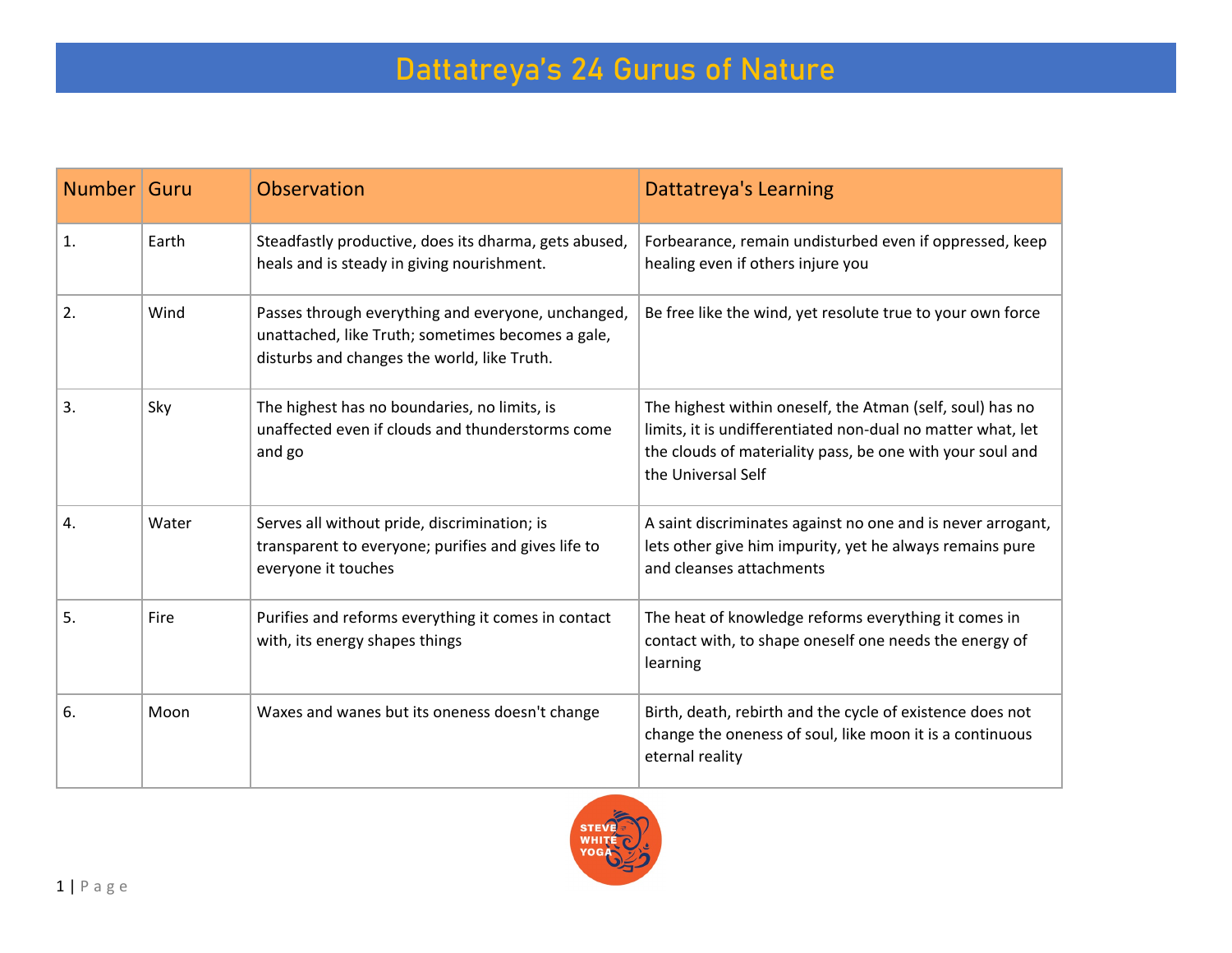| 7.  | Sun              | Source of light and gives its gift to all creatures as a<br>sense of duty; in rain puddles it reflects and seems<br>like distinct in each puddle, yet it is the same one Sun                 | The soul may appear different in different bodies, yet<br>everyone is connected and the soul is same in all; like Sun,<br>one must share one's gifts as a sense of duty                                |
|-----|------------------|----------------------------------------------------------------------------------------------------------------------------------------------------------------------------------------------|--------------------------------------------------------------------------------------------------------------------------------------------------------------------------------------------------------|
| 8.  | Pigeon           | They suffer losses in the hands of violent hunters,<br>warn against obsessive attachments to anyone or to<br>material things in this world                                                   | Do not be obsessive, don't focus on transient things such<br>as damage or personal loss, human life is a rare privilege<br>to learn, discover one's soul and reach moksha                              |
| 9.  | Python           | Eats whatever comes its way, makes the most from<br>what it consumes                                                                                                                         | Be content with what you have, make the most from life's<br>gifts                                                                                                                                      |
| 10. | <b>Bumblebee</b> | Active, works hard to build and create its reserve by<br>directly visiting the flowers, but is selective and uses<br>discretion, harmonious with flowers and never kills or<br>over consumes | Be active, go directly to the sources of knowledge, seek<br>wisdom from all sources but choose the nectar, be gentle,<br>live harmoniously and leave others or other ideologies<br>alone when you must |
| 11. | Beekeeper        | Profits from honeybees                                                                                                                                                                       | Don't crave for material pleasures or in piling up treasures,<br>neither the body nor material wealth ever lasts                                                                                       |
| 12. | Hawk             | Picks up a large chunk of food, but other birds harass<br>him, when it drops its food other birds leave him<br>alone                                                                         | Take what you need, not more                                                                                                                                                                           |
| 13. | Ocean            | Lucid at the surface, but deep and undisturbed<br>within; receives numerous rivers yet remains the<br>same                                                                                   | Let rivers of sensory input not bother who you are deep<br>inside, know your depths, seek self-knowledge, be<br>unperturbed by life, equipoise                                                         |

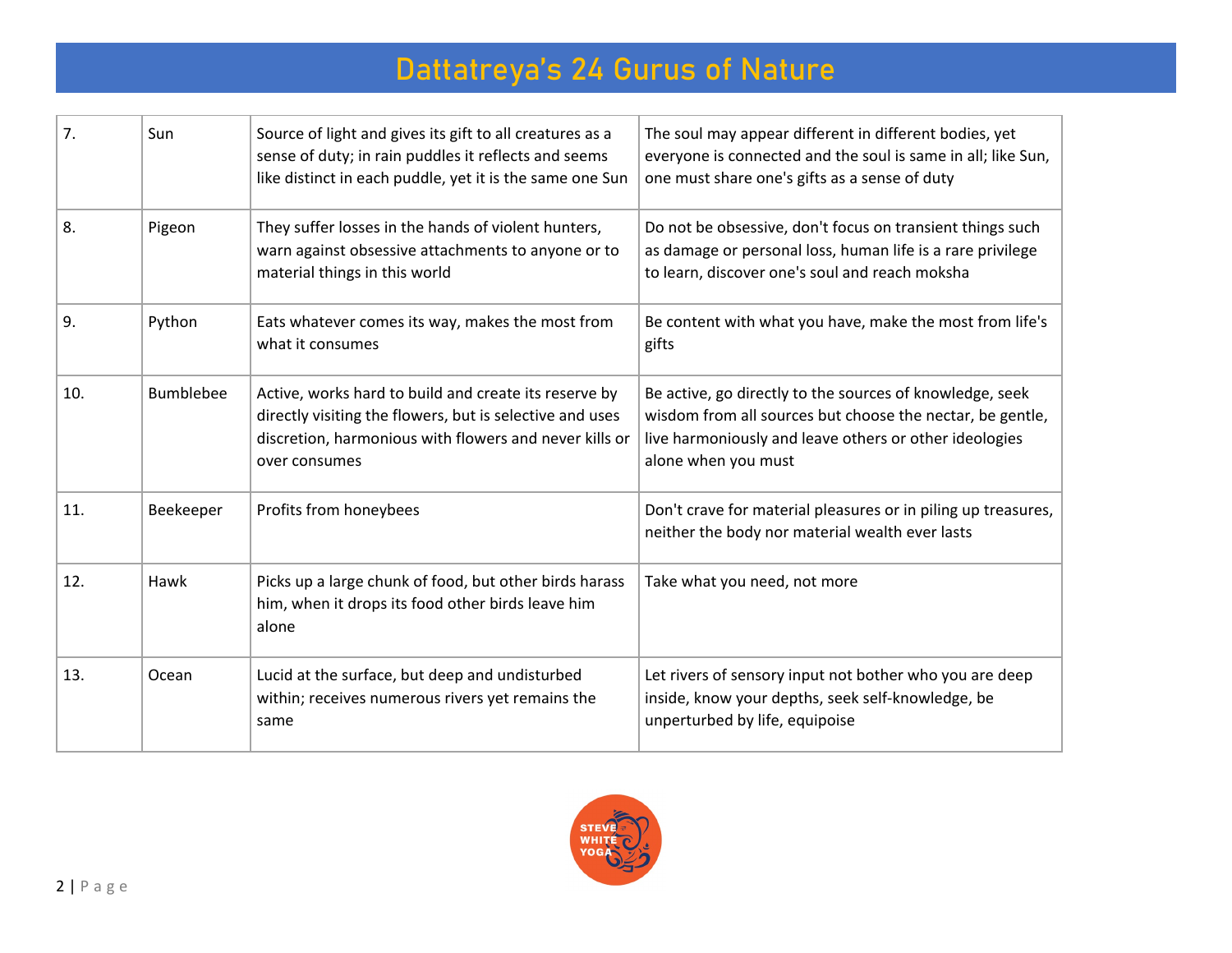| 14. | Moth      | Is deceived by its senses, it runs to the fire in<br>misunderstanding which kills it                                                                                                                | Question your senses, question what others are telling<br>you, question what you see, know senses can deceive,<br>seek reason                                                                                             |
|-----|-----------|-----------------------------------------------------------------------------------------------------------------------------------------------------------------------------------------------------|---------------------------------------------------------------------------------------------------------------------------------------------------------------------------------------------------------------------------|
| 15. | Elephant  | is deceived by his lust, runs after the smell of a<br>possible mate, and falls into a pit made by mahout's<br>then fettered and used                                                                | Don't lust after something or someone, don't fall into traps<br>of others or of sensory gratification                                                                                                                     |
| 16. | Deer      | Is deceived by his fear, by hunters who beat drums<br>and scare him into a waiting net                                                                                                              | Fear not the noise, and do not succumb to pressure others<br>design for you                                                                                                                                               |
| 17. | Fish      | Is deceived by bait and so lured to its death                                                                                                                                                       | Greed not the crumbs someone places before you, there<br>are plenty of healthy opportunities everywhere                                                                                                                   |
| 18. | Courtesan | Exchanges transient pleasure with body, but feels<br>dejected with meaningless life, ultimately moves on                                                                                            | Many prostitute their time, self-respect and principles for<br>various reasons but feel dejected with their career and<br>circumstances, seek meaning and spirituality in life, move<br>on to doing things you love to do |
| 19. | Child     | Lives a life of innocent bliss                                                                                                                                                                      | Be a child, curious, innocent, blissful                                                                                                                                                                                   |
| 20. | Maiden    | She is poor yet tries her best to feed her family and<br>guest, as she cooks she avoids attracting attention to<br>her kitchen and poverty, by breaking all her bangles<br>except one on each wrist | Don't seek attention, a yogi accomplishes and shares more<br>through solitude                                                                                                                                             |